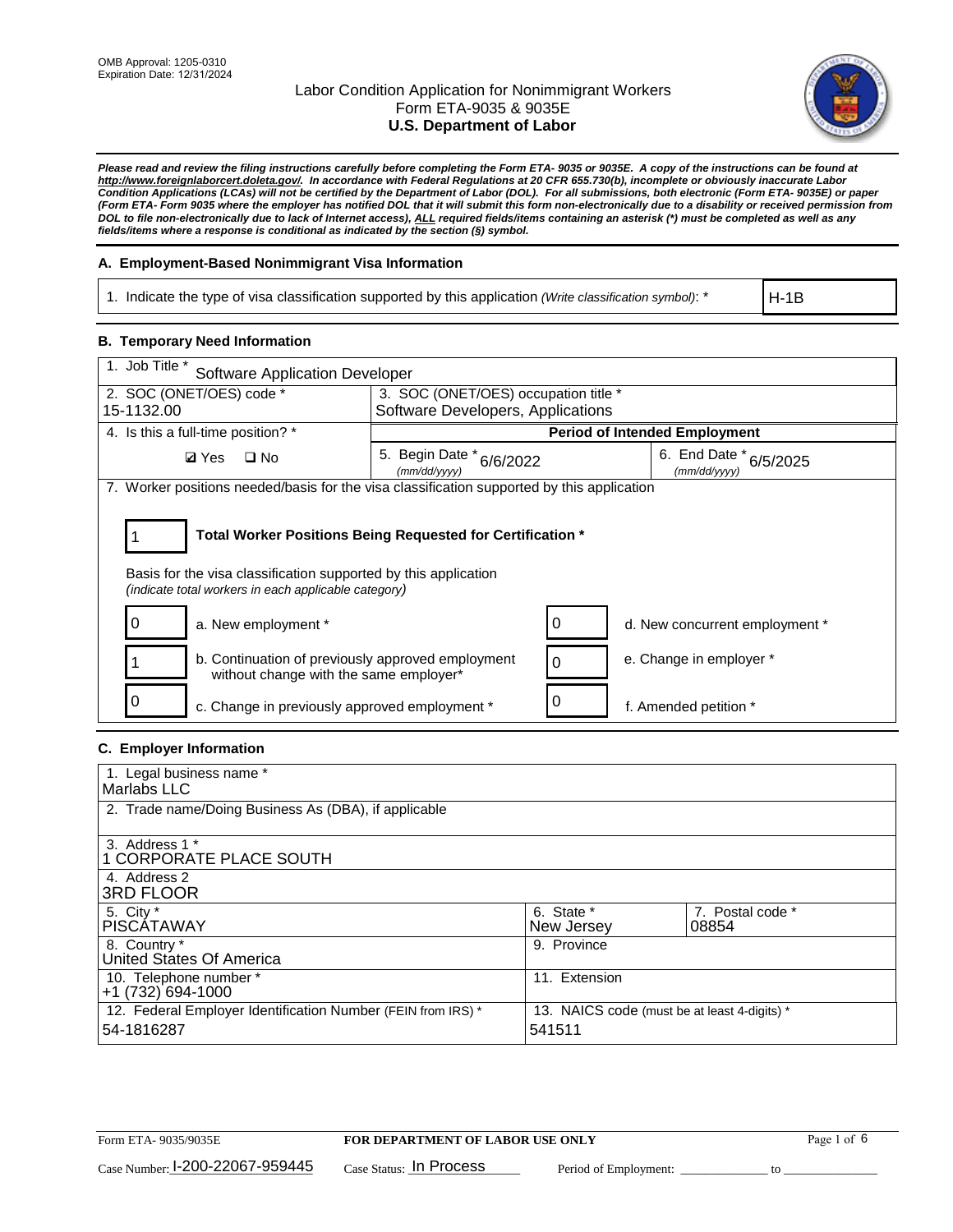

### **D. Employer Point of Contact Information**

**Important Note**: The information contained in this Section must be that of an employee of the employer who is authorized to act on behalf of the employer in labor certification matters. The information in this Section must be different from the agent or attorney information listed in Section E, unless the attorney is an employee of the employer.

| 1. Contact's last (family) name *               | 2. First (given) name * |                          | 3. Middle name(s)         |
|-------------------------------------------------|-------------------------|--------------------------|---------------------------|
| Vidyadharan                                     | Sanjay                  |                          |                           |
| 4. Contact's job title *<br>Chief Legal Officer |                         |                          |                           |
| 5. Address 1 *<br>1 CORPORATE PLACE SOUTH       |                         |                          |                           |
| 6. Address 2<br><b>3RD FLOOR</b>                |                         |                          |                           |
| 7. City *<br><b>PISCÁTAWAY</b>                  |                         | 8. State *<br>New Jersey | 9. Postal code *<br>08854 |
| 10. Country *<br>United States Of America       |                         | 11. Province             |                           |
| 12. Telephone number *                          | 13. Extension           | 14. E-Mail address       |                           |
| +1 (732) 694-1000                               | 1600                    | sanjay@marlabs.com       |                           |

# **E. Attorney or Agent Information (If applicable)**

**Important Note**: The employer authorizes the attorney or agent identified in this section to act on its behalf in connection with the filing of this application.

| 1. Is the employer represented by an attorney or agent in the filing of this application? *<br>If "Yes," complete the remainder of Section E below. |                            | $\Box$ Yes   | <b>Ø</b> No                   |                   |                                                      |  |
|-----------------------------------------------------------------------------------------------------------------------------------------------------|----------------------------|--------------|-------------------------------|-------------------|------------------------------------------------------|--|
| 2. Attorney or Agent's last (family) name §                                                                                                         | 3. First (given) name $\S$ |              |                               | 4. Middle name(s) |                                                      |  |
| 5. Address 1 §                                                                                                                                      |                            |              |                               |                   |                                                      |  |
| 6. Address 2                                                                                                                                        |                            |              |                               |                   |                                                      |  |
| 7. City §                                                                                                                                           |                            | 8. State §   |                               |                   | 9. Postal code §                                     |  |
| 10. Country §                                                                                                                                       |                            | 11. Province |                               |                   |                                                      |  |
| 12. Telephone number §                                                                                                                              | 13. Extension              |              | 14. E-Mail address            |                   |                                                      |  |
| 15. Law firm/Business name §                                                                                                                        |                            |              | 16. Law firm/Business FEIN §  |                   |                                                      |  |
| 17. State Bar number (only if attorney) §                                                                                                           |                            |              | standing (only if attorney) § |                   | 18. State of highest court where attorney is in good |  |
| 19. Name of the highest State court where attorney is in good standing (only if attorney) §                                                         |                            |              |                               |                   |                                                      |  |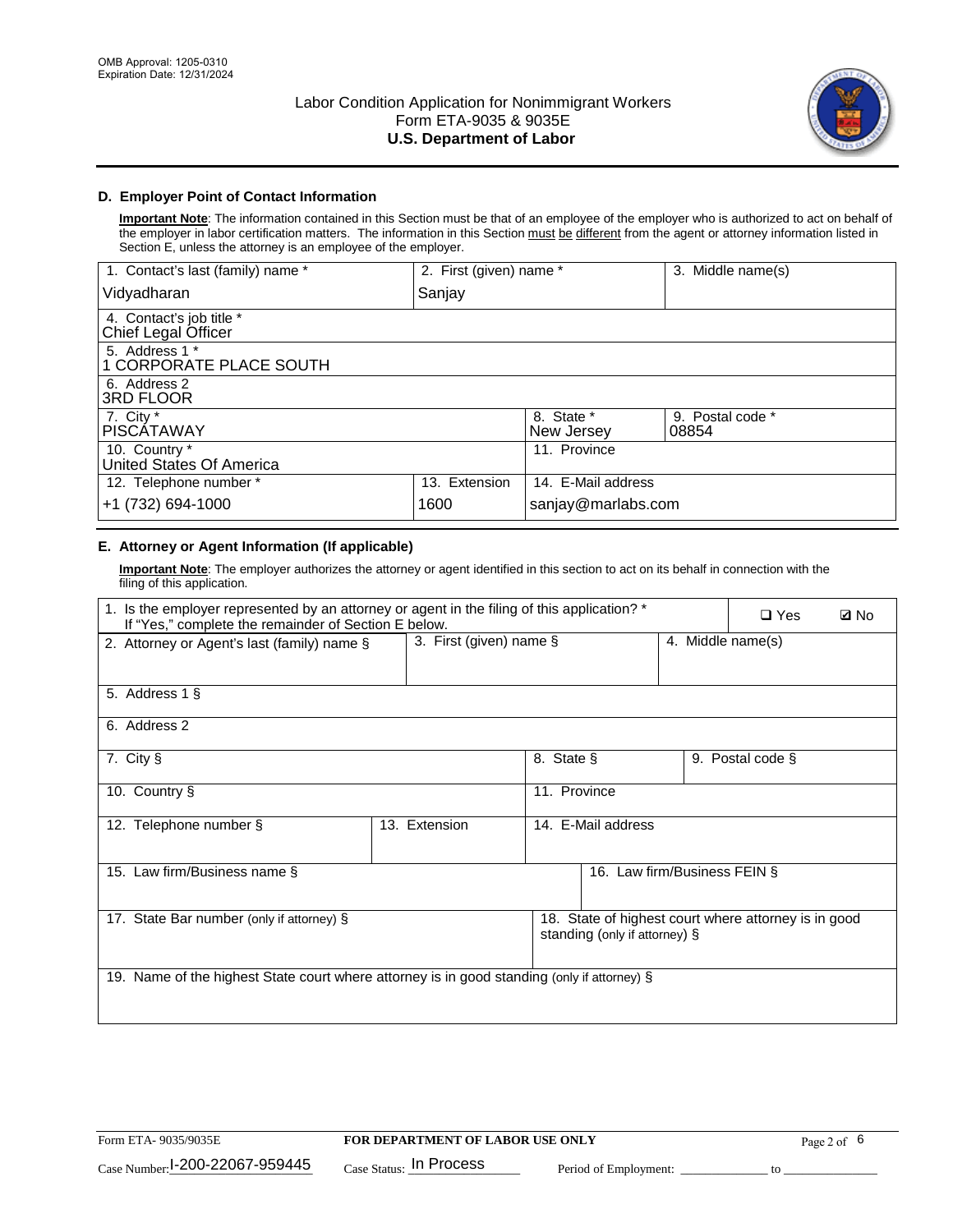

#### **F. Employment and Wage Information**

**Important Note**: The employer must define the intended place(s) of employment with as much geographic specificity as possible. Each intended place(s) of employment listed below must be the worksite or physical location where the work will actually be performed and cannot be a P.O. Box. The employer must identify all intended places of employment, including those of short duration, on the LCA. 20 CFR 655.730(c)(5). If the employer is submitting this form non-electronically and the work is expected to be performed in more than one location, an attachment must be submitted in order to complete this section. An employer has the option to use either a single Form ETA-9035/9035E or multiple forms to disclose all intended places of employment. If the employer has more than ten (10) intended places of employment at the time of filing this application, the employer must file as many additional LCAs as are necessary to list all intended places of employment. See the form instructions for further information about identifying all intended places of employment.

#### a.*Place of Employment Information* 1

|                                                                           | 1. Enter the estimated number of workers that will perform work at this place of employment under<br>the LCA.*                 |  |                                          |                          |              |              |  |
|---------------------------------------------------------------------------|--------------------------------------------------------------------------------------------------------------------------------|--|------------------------------------------|--------------------------|--------------|--------------|--|
|                                                                           | 2. Indicate whether the worker(s) subject to this LCA will be placed with a secondary entity at this<br>place of employment. * |  |                                          |                          | <b>Ø</b> Yes | $\square$ No |  |
|                                                                           | 3. If "Yes" to question 2, provide the legal business name of the secondary entity. §                                          |  |                                          |                          |              |              |  |
|                                                                           | Solu Technology                                                                                                                |  |                                          |                          |              |              |  |
|                                                                           | 4. Address 1 *<br>102 E 19th St, Apt 104                                                                                       |  |                                          |                          |              |              |  |
|                                                                           | 5. Address 2                                                                                                                   |  |                                          |                          |              |              |  |
|                                                                           | 6. City $*$<br>7. County *<br>Minneapolis<br>Hennepin                                                                          |  |                                          |                          |              |              |  |
| 8. State/District/Territory *<br>9. Postal code *<br>Minnesota<br>55403   |                                                                                                                                |  |                                          |                          |              |              |  |
| 10. Wage Rate Paid to Nonimmigrant Workers *                              |                                                                                                                                |  | 10a. Per: (Choose only one)*             |                          |              |              |  |
| □ Hour □ Week □ Bi-Weekly □ Month 回 Year<br>From * \$ 92300 00<br>To: $$$ |                                                                                                                                |  |                                          |                          |              |              |  |
|                                                                           | 11. Prevailing Wage Rate *                                                                                                     |  | 11a. Per: (Choose only one)*             |                          |              |              |  |
|                                                                           | 92290 00<br>$\mathcal{S}$                                                                                                      |  | □ Hour □ Week □ Bi-Weekly □ Month ☑ Year |                          |              |              |  |
|                                                                           | Questions 12-14. Identify the source used for the prevailing wage (PW) (check and fully complete only one): *                  |  |                                          |                          |              |              |  |
| 12.                                                                       | A Prevailing Wage Determination (PWD) issued by the Department of Labor                                                        |  |                                          | a. PWD tracking number § |              |              |  |
| 13.<br>$\blacktriangledown$                                               | A PW obtained independently from the Occupational Employment Statistics (OES) Program                                          |  |                                          |                          |              |              |  |
|                                                                           | a. Wage Level (check one): §                                                                                                   |  |                                          | b. Source Year §         |              |              |  |
|                                                                           | ☑ ॥<br>□Ⅲ<br>$\Box$ IV<br>$\Box$ N/A<br>l 11                                                                                   |  |                                          | 7/1/2021 - 6/30/2022     |              |              |  |
| 14.                                                                       | A PW obtained using another legitimate source (other than OES) or an independent authoritative source                          |  |                                          |                          |              |              |  |
|                                                                           | a. Source Type (check one): §<br>$\Box$ CBA<br>$\Box$ DBA<br>$\Box$ SCA<br>$\Box$ Other/ PW Survey                             |  |                                          | b. Source Year §         |              |              |  |
|                                                                           | c. If responded "Other/ PW Survey" in question 14.a, enter the name of the survey producer or publisher §                      |  |                                          |                          |              |              |  |
|                                                                           | d. If responded "Other/ PW Survey" in question 14.a, enter the title or name of the PW survey §                                |  |                                          |                          |              |              |  |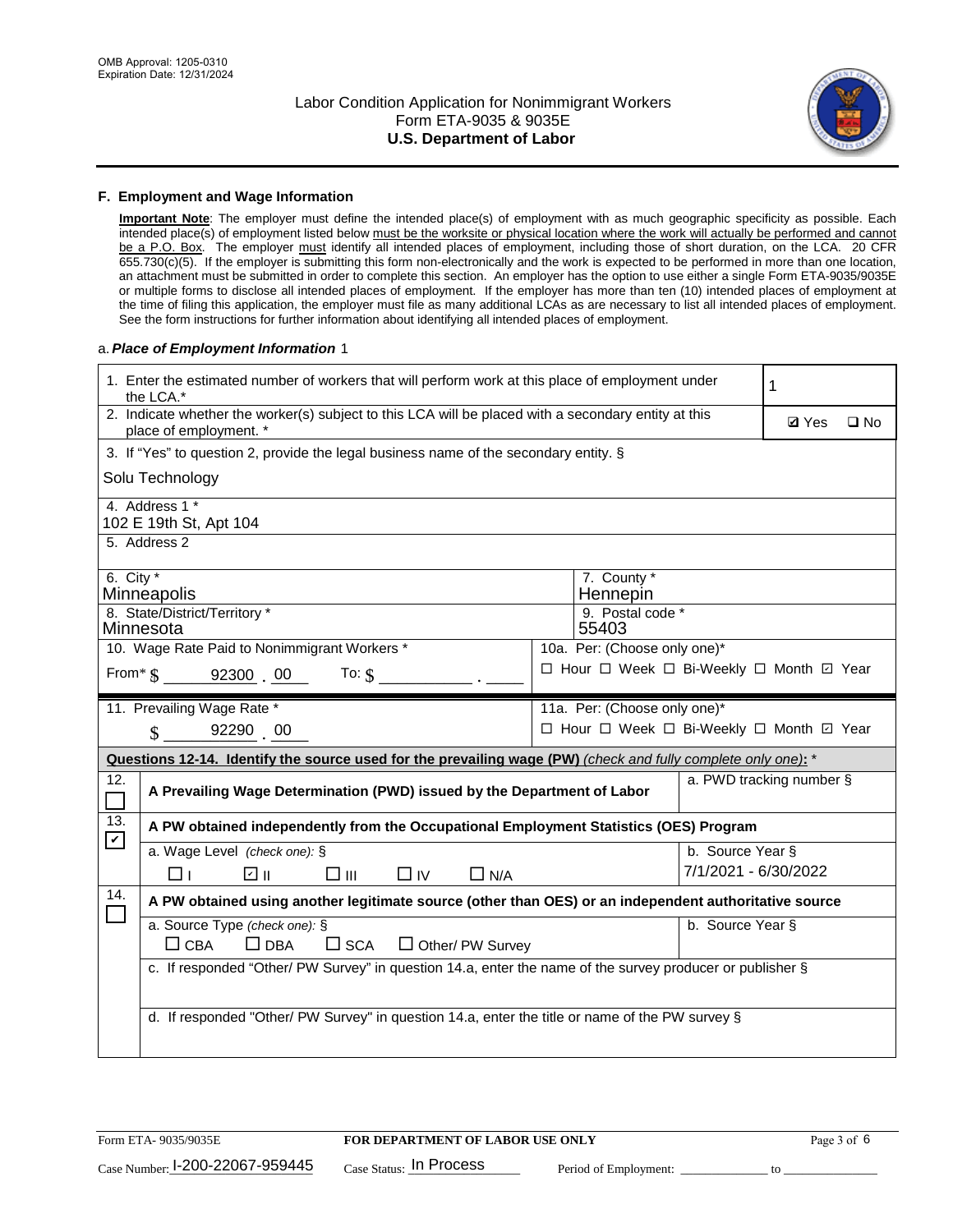

# **G. Employer Labor Condition Statements**

! *Important Note:* In order for your application to be processed, you MUST read Section G of the Form ETA-9035CP - General Instructions for the 9035 & 9035E under the heading "Employer Labor Condition Statements" and agree to all four (4) labor condition statements summarized below:

- (1) **Wages:** The employer shall pay nonimmigrant workers at least the prevailing wage or the employer's actual wage, whichever is higher, and pay for non-productive time. The employer shall offer nonimmigrant workers benefits and eligibility for benefits provided as compensation for services on the same basis as the employer offers to U.S. workers. The employer shall not make deductions to recoup a business expense(s) of the employer including attorney fees and other costs connected to the performance of H-1B, H-1B1, or E-3 program functions which are required to be performed by the employer. This includes expenses related to the preparation and filing of this LCA and related visa petition information. 20 CFR 655.731;
- (2) **Working Conditions:** The employer shall provide working conditions for nonimmigrants which will not adversely affect the working conditions of workers similarly employed. The employer's obligation regarding working conditions shall extend for the duration of the validity period of the certified LCA or the period during which the worker(s) working pursuant to this LCA is employed by the employer, whichever is longer. 20 CFR 655.732;
- (3) **Strike, Lockout, or Work Stoppage:** At the time of filing this LCA, the employer is not involved in a strike, lockout, or work stoppage in the course of a labor dispute in the occupational classification in the area(s) of intended employment. The employer will notify the Department of Labor within 3 days of the occurrence of a strike or lockout in the occupation, and in that event the LCA will not be used to support a petition filing with the U.S. Citizenship and Immigration Services (USCIS) until the DOL Employment and Training Administration (ETA) determines that the strike or lockout has ended. 20 CFR 655.733; and
- (4) **Notice:** Notice of the LCA filing was provided no more than 30 days before the filing of this LCA or will be provided on the day this LCA is filed to the bargaining representative in the occupation and area of intended employment, or if there is no bargaining representative, to workers in the occupation at the place(s) of employment either by electronic or physical posting. This notice was or will be posted for a total period of 10 days, except that if employees are provided individual direct notice by e-mail, notification need only be given once. A copy of the notice documentation will be maintained in the employer's public access file. A copy of this LCA will be provided to each nonimmigrant worker employed pursuant to the LCA. The employer shall, no later than the date the worker(s) report to work at the place(s) of employment, provide a signed copy of the certified LCA to the worker(s) working pursuant to this LCA. 20 CFR 655.734.

1. **I have read and agree to** Labor Condition Statements 1, 2, 3, and 4 above and as fully explained in Section G of the Form ETA-9035CP – General Instructions for the 9035 & 9035E and the Department's regulations at 20 CFR 655 Subpart H. \*

**Ø**Yes ロNo

#### **H. Additional Employer Labor Condition Statements –H-1B Employers ONLY**

!**Important Note***:* In order for your H-1B application to be processed, you MUST read Section H – Subsection 1 of the Form ETA 9035CP – General Instructions for the 9035 & 9035E under the heading "Additional Employer Labor Condition Statements" and answer the questions below.

#### *a. Subsection 1*

| 1. At the time of filing this LCA, is the employer H-1B dependent? §                                                                                                                                                                           | ⊡ Yes                                                                                               | $\square$ No |              |  |
|------------------------------------------------------------------------------------------------------------------------------------------------------------------------------------------------------------------------------------------------|-----------------------------------------------------------------------------------------------------|--------------|--------------|--|
| 2. At the time of filing this LCA, is the employer a willful violator? $\S$                                                                                                                                                                    |                                                                                                     | $\Box$ Yes   | ⊡ No         |  |
| 3. If "Yes" is marked in questions H.1 and/or H.2, you must answer "Yes" or "No" regarding<br>whether the employer will use this application ONLY to support H-1B petitions or extensions of<br>status for exempt H-1B nonimmigrant workers? § |                                                                                                     |              | $\Box$ No    |  |
| 4. If "Yes" is marked in question H.3, identify the statutory basis for the<br>exemption of the H-1B nonimmigrant workers associated with this<br>LCA.                                                                                         | ■ \$60,000 or higher annual wage<br>□ Master's Degree or higher in related specialty<br>$\Box$ Both |              |              |  |
| H-1B Dependent or Willful Violator Employers -Master's Degree or Higher Exemptions ONLY                                                                                                                                                        |                                                                                                     |              |              |  |
| 5. Indicate whether a completed Appendix A is attached to this LCA covering any H-1B<br>nonimmigrant worker for whom the statutory exemption will be based <b>ONLY</b> on attainment of a<br>Master's Degree or higher in related specialty. § | $\Box$ Yes                                                                                          | ⊡ No         | <b>Q</b> N/A |  |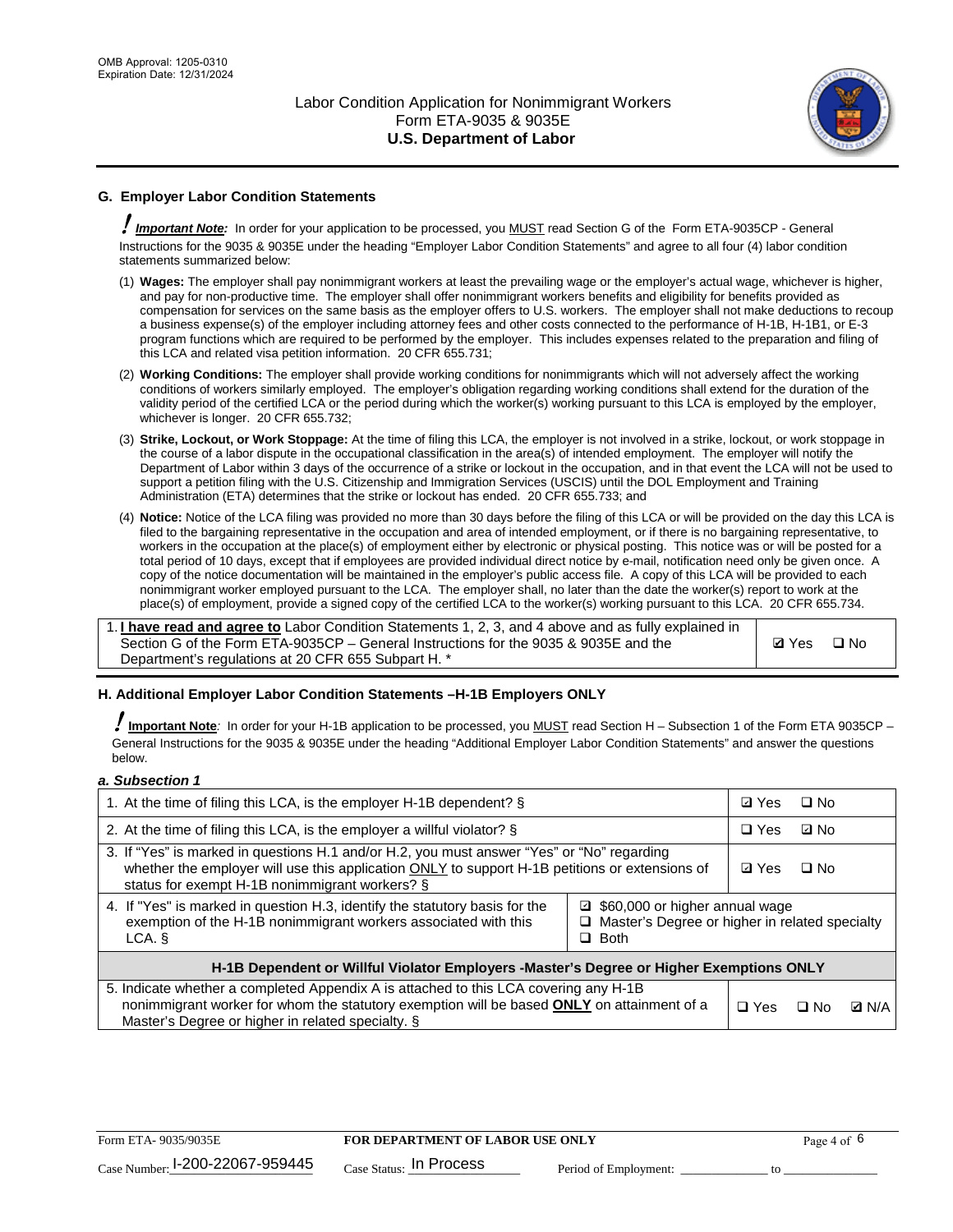

**If you marked "Yes" to questions H.a.1 (H-1B dependent) and/or H.a.2 (H-1B willful violator) and "No" to question H.a.3 (exempt H-1B nonimmigrant workers), you MUST read Section H – Subsection 2 of the Form ETA 9035CP – General Instructions for the 9035 & 9035E under the heading "Additional Employer Labor Condition Statements" and indicate your agreement to all three (3) additional statements summarized below.**

#### *b. Subsection 2*

- A. **Displacement:** An H-1B dependent or willful violator employer is prohibited from displacing a U.S. worker in its own workforce within the period beginning 90 days before and ending 90 days after the date of filing of the visa petition. 20 CFR 655.738(c);
- B. **Secondary Displacement:** An H-1B dependent or willful violator employer is prohibited from placing an H-1B nonimmigrant worker(s) with another/secondary employer where there are indicia of an employment relationship between the nonimmigrant worker(s) and that other/secondary employer (thus possibly affecting the jobs of U.S. workers employed by that other employer), unless and until the employer subject to this LCA makes the inquiries and/or receives the information set forth in 20 CFR 655.738(d)(5) concerning that other/secondary employer's displacement of similarly employed U.S. workers in its workforce within the period beginning 90 days before and ending 90 days after the date of such placement. 20 CFR 655.738(d). Even if the required inquiry of the secondary employer is made, the H-1B dependent or willful violator employer will be subject to a finding of a violation of the secondary displacement prohibition if the secondary employer, in fact, displaces any U.S. worker(s) during the applicable time period; and
- C. **Recruitment and Hiring:** Prior to filing this LCA or any petition or request for extension of status for nonimmigrant worker(s) supported by this LCA, the H-1B dependent or willful violator employer must take good faith steps to recruit U.S. workers for the job(s) using procedures that meet industry-wide standards and offer compensation that is at least as great as the required wage to be paid to the nonimmigrant worker(s) pursuant to 20 CFR 655.731(a). The employer must offer the job(s) to any U.S. worker who applies and is equally or better qualified for the job than the nonimmigrant worker. 20 CFR 655.739.

| 6. I have read and agree to Additional Employer Labor Condition Statements A, B, and C above and |       |           |
|--------------------------------------------------------------------------------------------------|-------|-----------|
| as fully explained in Section H – Subsections 1 and 2 of the Form ETA 9035CP – General           | □ Yes | $\Box$ No |
| Instructions for the 9035 & 9035E and the Department's regulations at 20 CFR 655 Subpart H. §    |       |           |

#### **I. Public Disclosure Information**

! **Important Note***:* You must select one or both of the options listed in this Section.

|  | 1. Public disclosure information in the United States will be kept at: * |  |  |  |
|--|--------------------------------------------------------------------------|--|--|--|
|  |                                                                          |  |  |  |

**sqrt** Employer's principal place of business □ Place of employment

#### **J. Notice of Obligations**

A. Upon receipt of the certified LCA, the employer must take the following actions:

- o Print and sign a hard copy of the LCA if filing electronically (20 CFR 655.730(c)(3));<br>
Maintain the original signed and certified LCA in the employer's files (20 CFR 655.7
- Maintain the original signed and certified LCA in the employer's files (20 CFR 655.705(c)(2); 20 CFR 655.730(c)(3); and 20 CFR 655.760); and
- o Make a copy of the LCA, as well as necessary supporting documentation required by the Department of Labor regulations, available for public examination in a public access file at the employer's principal place of business in the U.S. or at the place of employment within one working day after the date on which the LCA is filed with the Department of Labor (20 CFR 655.705(c)(2) and 20 CFR 655.760).
- B. The employer must develop sufficient documentation to meet its burden of proof with respect to the validity of the statements made in its LCA and the accuracy of information provided, in the event that such statement or information is challenged (20 CFR 655.705(c)(5) and 20 CFR 655.700(d)(4)(iv)).
- C. The employer must make this LCA, supporting documentation, and other records available to officials of the Department of Labor upon request during any investigation under the Immigration and Nationality Act (20 CFR 655.760 and 20 CFR Subpart I).

*I declare under penalty of perjury that I have read and reviewed this application and that to the best of my knowledge, the*  information contained therein is true and accurate. I understand that to knowingly furnish materially false information in the *preparation of this form and any supplement thereto or to aid, abet, or counsel another to do so is a federal offense punishable by fines, imprisonment, or both (18 U.S.C. 2, 1001,1546,1621).*

| 1. Last (family) name of hiring or designated official *   2. First (given) name of hiring or designated official *   3. Middle initial §<br>Vidyadharan | Saniav           |  |
|----------------------------------------------------------------------------------------------------------------------------------------------------------|------------------|--|
| 4. Hiring or designated official title *<br>Chief Legal Officer                                                                                          |                  |  |
| 5. Signature *                                                                                                                                           | 6. Date signed * |  |

| Form ETA-9035/9035E                         | <b>FOR DEPARTMENT OF LABOR USE ONLY</b> | Page 5 of 6           |  |
|---------------------------------------------|-----------------------------------------|-----------------------|--|
| $_{\text{Case Number:}}$ I-200-22067-959445 | $_{\rm Case~S status:}$ In Process      | Period of Employment: |  |